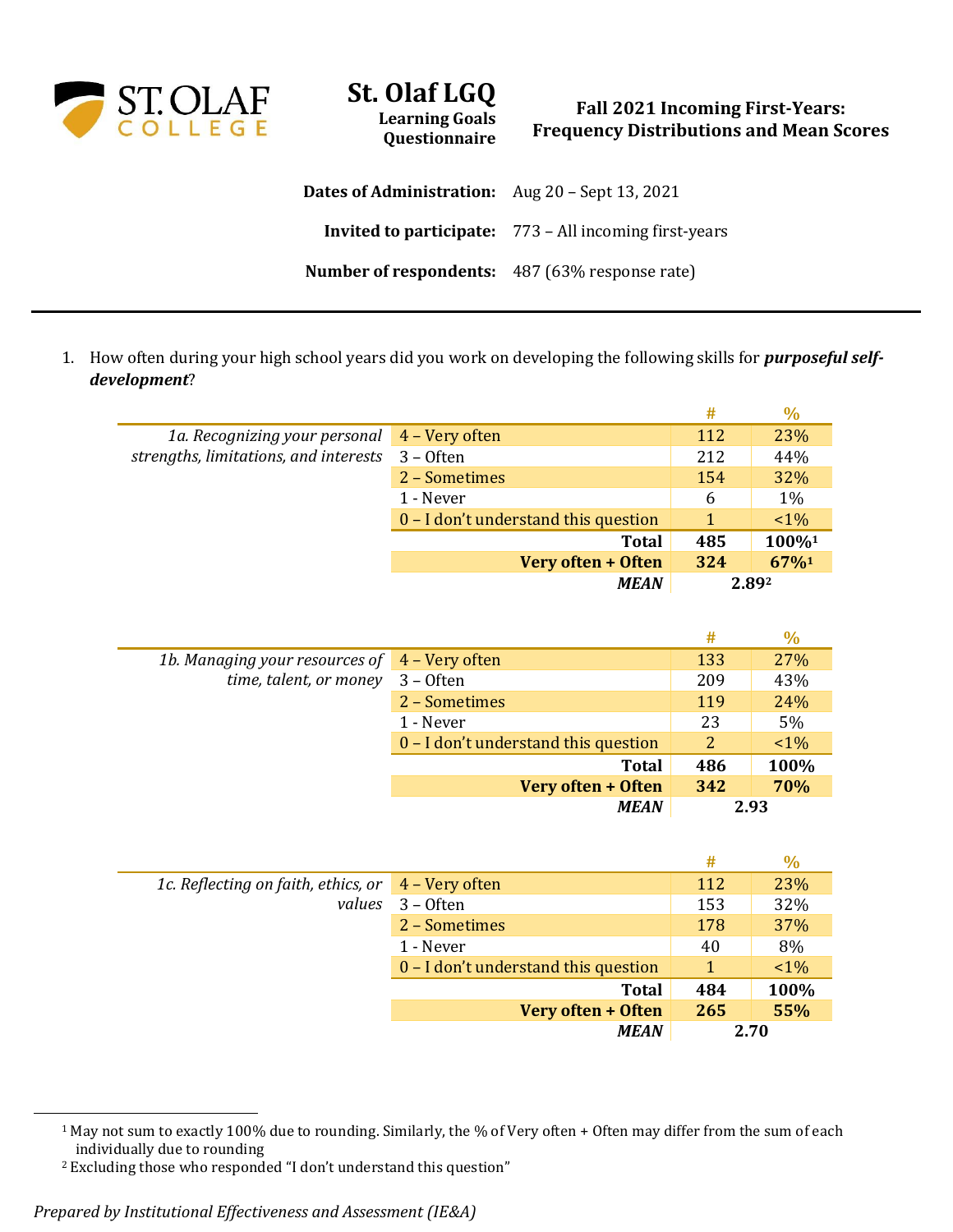|                                                          |                                      | #        | $\%$  |
|----------------------------------------------------------|--------------------------------------|----------|-------|
| 1d. Responding constructively to $a \mid 4$ – Very often |                                      | 115      | 24%   |
| challenge, disappointment, or                            | $3 -$ Often                          | 218      | 45%   |
| failure                                                  | 2 - Sometimes                        | 142      | 29%   |
|                                                          | 1 - Never                            | 11       | 2%    |
|                                                          | 0 – I don't understand this question | $\theta$ | $0\%$ |
|                                                          | <b>Total</b>                         | 486      | 100%  |
|                                                          | Very often + Often                   | 333      | 69%   |
|                                                          | <b>MEAN</b>                          | 2.90     |       |

2. How often during your high school years did you work on developing *broad knowledge of human cultures and the natural world*, including:

|                                 |                                      | #   | $\%$  |
|---------------------------------|--------------------------------------|-----|-------|
| 2a. Creating, understanding, or | 4 – Very often                       | 130 | 27%   |
| performing artistic works       | $3 -$ Often                          | 127 | 26%   |
|                                 | 2 – Sometimes                        | 182 | 38%   |
|                                 | 1 - Never                            | 45  | 9%    |
|                                 | 0 – I don't understand this question |     | $1\%$ |
|                                 | <b>Total</b>                         | 485 | 100%  |
|                                 | Very often + Often                   | 257 | 53%   |
|                                 | <b>MEAN</b>                          |     | 2.71  |

|                                 |                                        | #    | $\%$  |
|---------------------------------|----------------------------------------|------|-------|
| 2b. Using scientific methods to | 4 – Very often                         | 84   | 17%   |
| investigate the natural world   | $3 -$ Often                            | 189  | 39%   |
|                                 | 2 - Sometimes                          | 178  | 37%   |
|                                 | 1 - Never                              | 32   | 7%    |
|                                 | $0 - I$ don't understand this question |      | $1\%$ |
|                                 | <b>Total</b>                           | 484  | 100%  |
|                                 | Very often + Often                     | 273  | 56%   |
|                                 | <b>MEAN</b>                            | 2.67 |       |

|                                                                          |                                      | #        | $\%$  |
|--------------------------------------------------------------------------|--------------------------------------|----------|-------|
| 2c. Exploring literature, languages,<br>philosophy, religion, or history | 4 - Very often                       | 140      | 29%   |
|                                                                          | $3 -$ Often                          | 195      | 40%   |
|                                                                          | 2 - Sometimes                        | 125      | 26%   |
|                                                                          | 1 - Never                            | 23       | 5%    |
|                                                                          | 0 – I don't understand this question | $\theta$ | $0\%$ |
|                                                                          | <b>Total</b>                         | 483      | 100%  |
|                                                                          | Very often + Often                   | 335      | 69%   |
|                                                                          | <b>MEAN</b>                          |          | 2.94  |

|                                        |                                      | #        | $\%$  |
|----------------------------------------|--------------------------------------|----------|-------|
| 2d. Understanding human                | 4 – Very often                       | 122      | 25%   |
| behaviors, relationships, politics, or | $3 -$ Often                          | 206      | 42%   |
| social patterns                        | 2 - Sometimes                        | 137      | 28%   |
|                                        | 1 - Never                            | 20       | 4%    |
|                                        | 0 – I don't understand this question | $\Omega$ | $0\%$ |
|                                        | <b>Total</b>                         | 485      | 100%  |
|                                        | Very often + Often                   | 328      | 68%   |
|                                        | <b>MEAN</b>                          | 2.89     |       |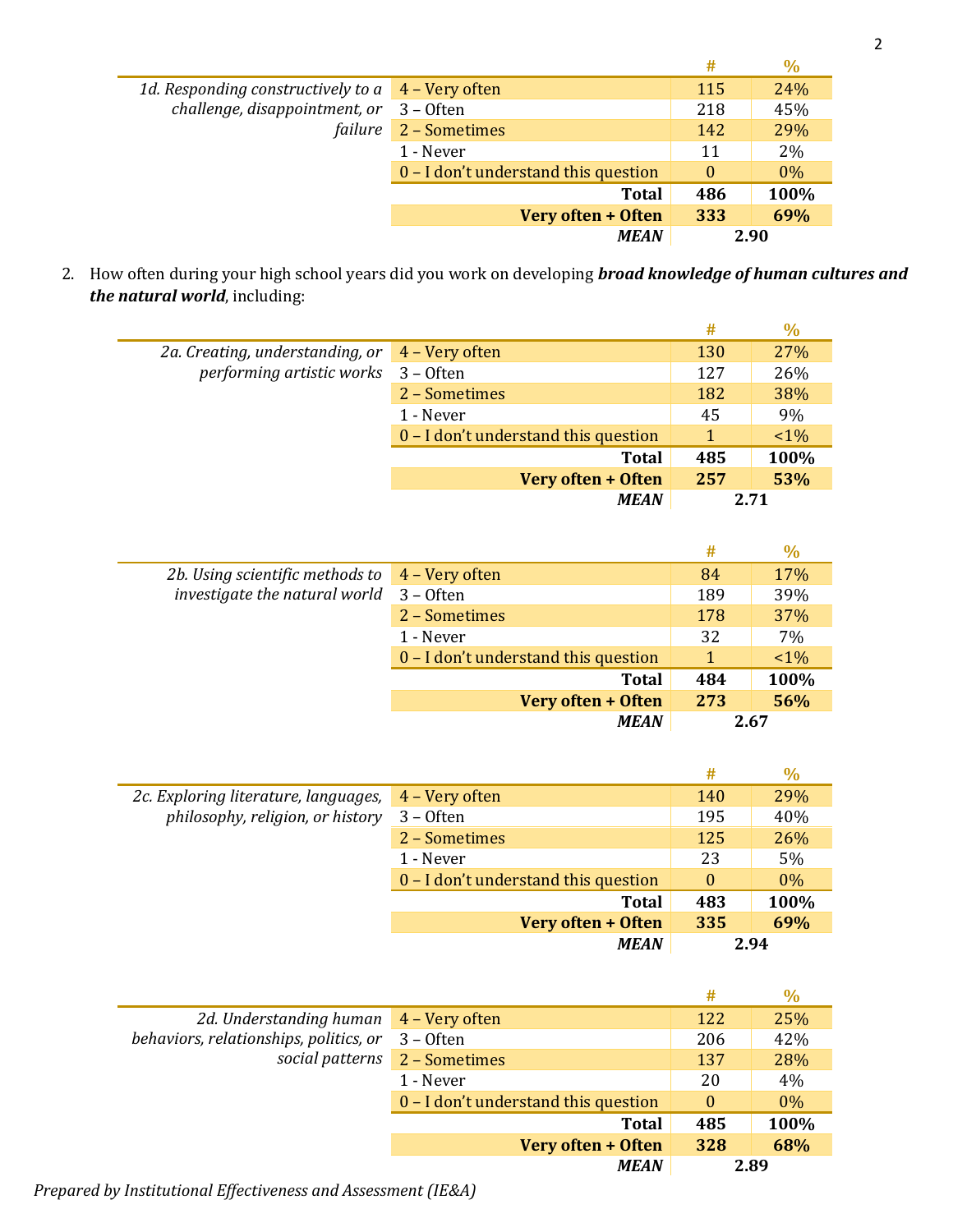|                                                                                 |                                      | #   | $\%$  |
|---------------------------------------------------------------------------------|--------------------------------------|-----|-------|
| 2e. Drawing on knowledge from 4 - Very often<br>different subjects or fields to |                                      | 127 | 26%   |
|                                                                                 | $3 -$ Often                          | 207 | 43%   |
| understand a topic                                                              | 2 - Sometimes                        | 138 | 28%   |
|                                                                                 | 1 - Never                            | 11  | 2%    |
|                                                                                 | 0 – I don't understand this question | 2   | $1\%$ |
|                                                                                 | <b>Total</b>                         | 485 | 100%  |
|                                                                                 | Very often + Often                   | 334 | 69%   |
|                                                                                 | <b>MEAN</b>                          |     | 2.93  |

3. How often during your high school years did you work on developing *specialized knowledge of a particular subject, field, or topic*, through activities such as:

|                                                |                                      | #              | $\%$  |
|------------------------------------------------|--------------------------------------|----------------|-------|
| 3a. Completing a major research 4 - Very often |                                      | 54             | 11%   |
| project requiring most of a term or            | $3 -$ Often                          | 93             | 19%   |
| semester                                       | 2 - Sometimes                        | 206            | 42%   |
|                                                | 1 - Never                            | 133            | 27%   |
|                                                | 0 – I don't understand this question | $\overline{0}$ | $0\%$ |
|                                                | <b>Total</b>                         | 486            | 100%  |
|                                                | Very often + Often                   | 147            | 30%   |
|                                                | <b>MEAN</b>                          |                | 2.14  |

|                                                      |                                      | #        | $\%$  |
|------------------------------------------------------|--------------------------------------|----------|-------|
| 3b. Tutoring other students in $a \, 4$ – Very often |                                      | 23       | 5%    |
| specific subject, field, or topic                    | $3 -$ Often                          | 58       | 12%   |
|                                                      | 2 - Sometimes                        | 202      | 42%   |
|                                                      | 1 - Never                            | 203      | 42%   |
|                                                      | 0 – I don't understand this question | $\theta$ | $0\%$ |
|                                                      | <b>Total</b>                         | 486      | 100%  |
|                                                      | Very often + Often                   | 81       | 17%   |
|                                                      | <b>MEAN</b>                          |          | 1.80  |

|                                    |                                      | #   | $\%$  |
|------------------------------------|--------------------------------------|-----|-------|
| 3c. Participating for two or more  | 4 – Very often                       | 335 | 69%   |
| years in a co-curricular activity  | $3 -$ Often                          | 77  | 16%   |
| requiring specialized knowledge or | 2 - Sometimes                        | 47  | 10%   |
| skill (music, athletics, debate/   | 1 - Never                            | 25  | $5\%$ |
| forensics, etc.)                   | 0 - I don't understand this question |     | $1\%$ |
|                                    | <b>Total</b>                         | 485 | 100%  |
|                                    | Very often + Often                   | 412 | 85%   |
|                                    | <b>MEAN</b>                          |     | 3.49  |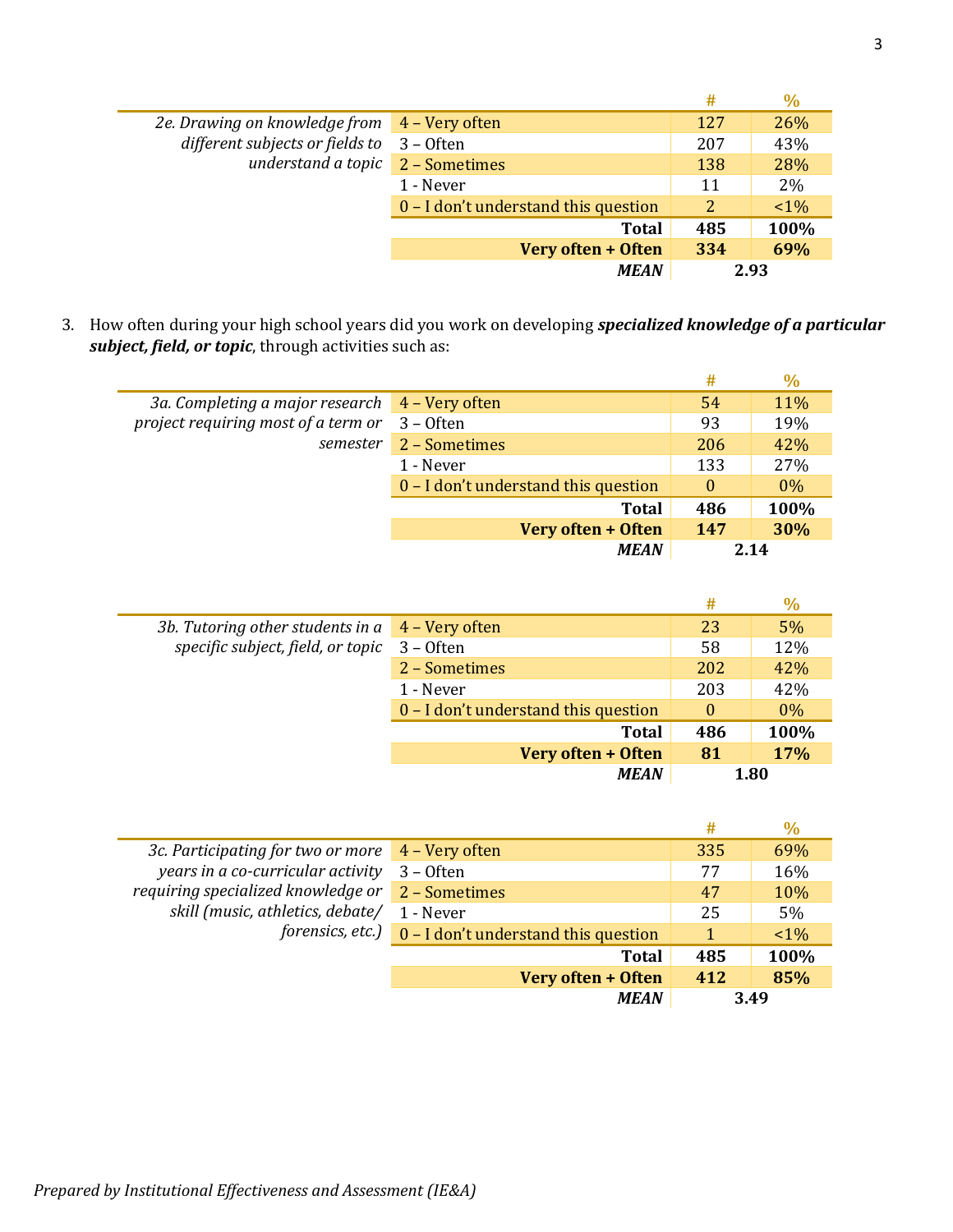4. How often during your high school years did you work on developing the following skills for *critical thinking and inquiry*?

|                       |                                        | #        | $\frac{0}{0}$ |
|-----------------------|----------------------------------------|----------|---------------|
| 4a. Reading carefully | 4 – Very often                         | 193      | 40%           |
|                       | $3 -$ Often                            | 213      | 44%           |
|                       | 2 - Sometimes                          | 73       | 15%           |
|                       | 1 - Never                              | 6        | 1%            |
|                       | $0 - I$ don't understand this question | $\theta$ | 0%            |
|                       | <b>Total</b>                           | 485      | 100%          |
|                       | Very often + Often                     | 406      | 84%           |
|                       | <b>MEAN</b>                            | 3.22     |               |

|                         |                                      | #        | $\%$  |
|-------------------------|--------------------------------------|----------|-------|
| 4b. Thinking critically | 4 - Very often                       | 241      | 50%   |
|                         | $3 -$ Often                          | 202      | 42%   |
|                         | 2 - Sometimes                        | 37       | 8%    |
|                         | 1 - Never                            | 3        | $1\%$ |
|                         | 0 – I don't understand this question | $\Omega$ | 0%    |
|                         | <b>Total</b>                         | 483      | 100%  |
|                         | Very often + Often                   | 443      | 92%   |
|                         | <b>MEAN</b>                          |          | 3.41  |

|                             |                                      | #   | $\%$  |
|-----------------------------|--------------------------------------|-----|-------|
| 4c. Understanding and using | 4 - Very often                       | 168 | 35%   |
| quantitative information    | $3 -$ Often                          | 210 | 44%   |
|                             | 2 - Sometimes                        | 93  | 19%   |
|                             | 1 - Never                            | 3   | 1%    |
|                             | 0 - I don't understand this question | 6   | $1\%$ |
|                             | <b>Total</b>                         | 480 | 100%  |
|                             | Very often + Often                   | 378 | 79%   |
|                             | <b>MEAN</b>                          |     | 3.15  |

|                             |                                      | #    | $\%$  |
|-----------------------------|--------------------------------------|------|-------|
| 4d. Finding and evaluating  | 4 – Very often                       | 133  | 28%   |
| academic research resources | $3 -$ Often                          | 188  | 39%   |
|                             | 2 - Sometimes                        | 150  | 31%   |
|                             | 1 - Never                            | 11   | 2%    |
|                             | 0 – I don't understand this question | 1    | $1\%$ |
|                             | <b>Total</b>                         | 483  | 100%  |
|                             | Very often + Often                   | 321  | 66%   |
|                             | <b>MEAN</b>                          | 2.92 |       |

|                               |                                        | #              | $\%$  |
|-------------------------------|----------------------------------------|----------------|-------|
| 4e. Stating and supporting an | 4 - Very often                         | 237            | 49%   |
| argument with evidence        | $3 -$ Often                            | 183            | 38%   |
|                               | 2 - Sometimes                          | 65             | 13%   |
|                               | 1 - Never                              | 1              | $1\%$ |
|                               | $0 - I$ don't understand this question | $\overline{0}$ | $0\%$ |
|                               | <b>Total</b>                           | 486            | 100%  |
|                               | Very often + Often                     | 420            | 86%   |
|                               | <b>MEAN</b>                            |                | 3.35  |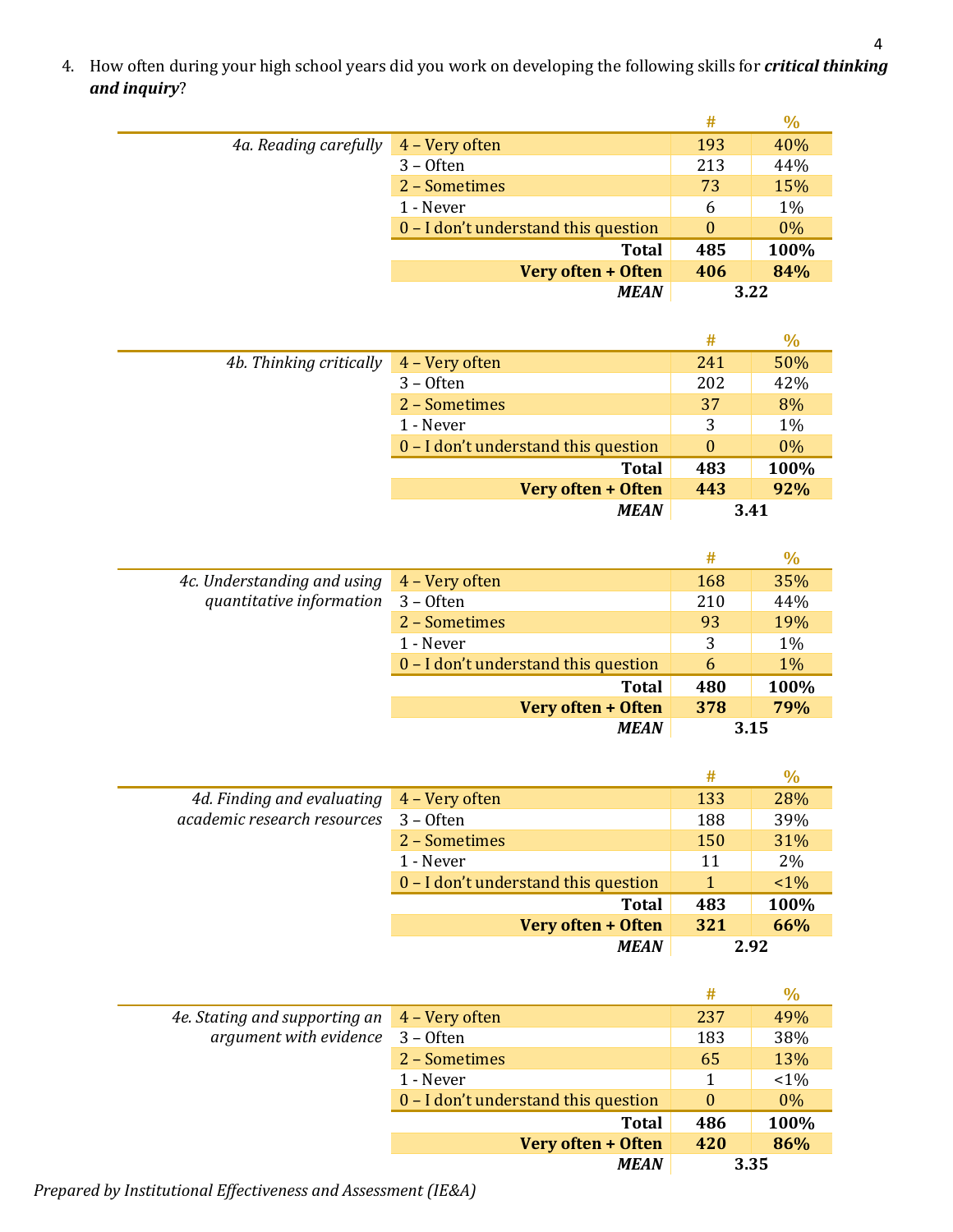5. How often during your high school years did you work on developing the following skills for *effective communication and collaboration*?

|                                      |                                      | #        | $\%$  |
|--------------------------------------|--------------------------------------|----------|-------|
| 5a. Writing clearly and expressively | 4 - Very often                       | 209      | 43%   |
|                                      | $3 -$ Often                          | 197      | 41%   |
|                                      | 2 - Sometimes                        | 74       | 15%   |
|                                      | 1 - Never                            | 4        | 1%    |
|                                      | 0 - I don't understand this question | $\theta$ | $0\%$ |
|                                      | <b>Total</b>                         | 484      | 100%  |
|                                      | Very often + Often                   | 406      | 84%   |
|                                      | <b>MEAN</b>                          |          | 3.26  |

|                                              |                                      | #        | $\%$ |
|----------------------------------------------|--------------------------------------|----------|------|
| 5b. Speaking persuasively and 4 – Very often |                                      | 115      | 24%  |
| confidently                                  | $3 -$ Often                          | 190      | 39%  |
|                                              | 2 - Sometimes                        | 170      | 35%  |
|                                              | 1 - Never                            | 10       | 2%   |
|                                              | 0 - I don't understand this question | $\theta$ | 0%   |
|                                              | <b>Total</b>                         | 485      | 100% |
|                                              | Very often + Often                   | 305      | 63%  |
|                                              | <b>MEAN</b>                          | 2.85     |      |

|                            |                                      | #   | $\%$  |
|----------------------------|--------------------------------------|-----|-------|
| 5c. Listening thoughtfully | 4 - Very often                       | 225 | 47%   |
|                            | $3 -$ Often                          | 201 | 42%   |
|                            | 2 - Sometimes                        | 55  | 11%   |
|                            | 1 - Never                            | 0   | $0\%$ |
|                            | 0 – I don't understand this question |     | $1\%$ |
|                            | <b>Total</b>                         | 482 | 100%  |
|                            | Very often + Often                   | 426 | 88%   |
|                            | <b>MEAN</b>                          |     | 3.35  |

|                                  |                                      | #   | $\%$  |
|----------------------------------|--------------------------------------|-----|-------|
| 5d. Understanding and expressing | 4 - Very often                       | 106 | 22%   |
| ideas in more than one language  | $3 -$ Often                          | 140 | 29%   |
|                                  | 2 - Sometimes                        | 184 | 38%   |
|                                  | 1 - Never                            | 54  | 11%   |
|                                  | 0 – I don't understand this question |     | $1\%$ |
|                                  | <b>Total</b>                         | 485 | 100%  |
|                                  | Very often + Often                   | 246 | 51%   |
|                                  | <b>MEAN</b>                          |     | 2.62  |

|                                                      |                                      | #        | $\%$  |
|------------------------------------------------------|--------------------------------------|----------|-------|
| 5e. Working effectively with others 4 - Very often   |                                      | 170      | 35%   |
| to accomplish a goal or complete $a \quad 3$ – Often |                                      | 226      | 47%   |
| project                                              | 2 - Sometimes                        | 86       | 18%   |
|                                                      | 1 - Never                            | 3        | 1%    |
|                                                      | 0 – I don't understand this question | $\theta$ | $0\%$ |
|                                                      | <b>Total</b>                         | 485      | 100%  |
|                                                      | Very often + Often                   | 396      | 82%   |
|                                                      | <b>MEAN</b>                          |          | 3.16  |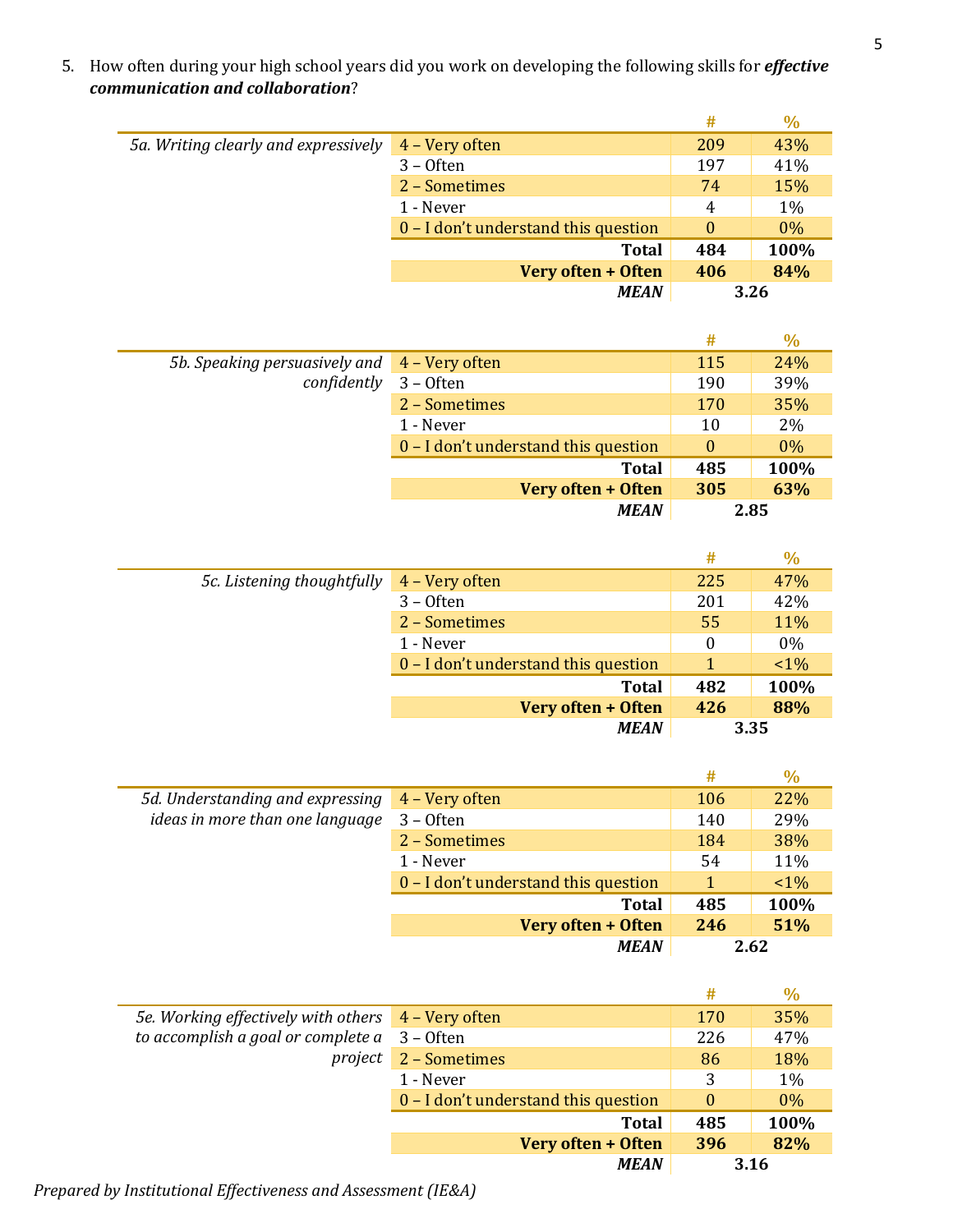**# %** *6a. Thinking creatively*  $4 - \text{Very often}$  191 39% 3 – Often 179 37% 2 – Sometimes 108 22% 1 - Never 7 1% 0 – I don't understand this question 0 0% **Total 485 100% Very often + Often 370 76%**

|                      |                                      | #        | $\%$    |
|----------------------|--------------------------------------|----------|---------|
| 6b. Solving problems | 4 - Very often                       | 231      | 48%     |
|                      | $3 -$ Often                          | 200      | 41%     |
|                      | 2 - Sometimes                        | 51       | 11%     |
|                      | 1 - Never                            | 1        | $< 1\%$ |
|                      | 0 – I don't understand this question | $\theta$ | 0%      |
|                      | <b>Total</b>                         | 483      | 100%    |
|                      | Very often + Often                   | 431      | 89%     |
|                      | <b>MEAN</b>                          |          | 3.37    |

|                                                            |                                      | #        | $\%$    |
|------------------------------------------------------------|--------------------------------------|----------|---------|
| 6c. Connecting information and $\overline{4}$ – Very often |                                      | 193      | 40%     |
| ideas from different sources or                            | $3 -$ Often                          | 222      | 46%     |
| experiences                                                | 2 - Sometimes                        | 67       | 14%     |
|                                                            | 1 - Never                            | 2        | $< 1\%$ |
|                                                            | 0 – I don't understand this question | $\theta$ | $0\%$   |
|                                                            | <b>Total</b>                         | 484      | 100%    |
|                                                            | Very often + Often                   | 415      | 86%     |
|                                                            | <b>MEAN</b>                          |          | 3.25    |

|                                |                                        | #        | $\%$  |
|--------------------------------|----------------------------------------|----------|-------|
| 6d. Applying your knowledge to | 4 – Very often                         | 202      | 42%   |
| new situations or problems     | $3 -$ Often                            | 200      | 41%   |
|                                | 2 - Sometimes                          | 81       | 17%   |
|                                | 1 - Never                              | 2        | $1\%$ |
|                                | $0 - I$ don't understand this question | $\Omega$ | $0\%$ |
|                                | <b>Total</b>                           | 485      | 100%  |
|                                | Very often + Often                     | 402      | 83%   |
|                                | <b>MEAN</b>                            |          | 3.24  |

6. How often during your high school years did you work on developing the following skills for *connecting and applying your learning*?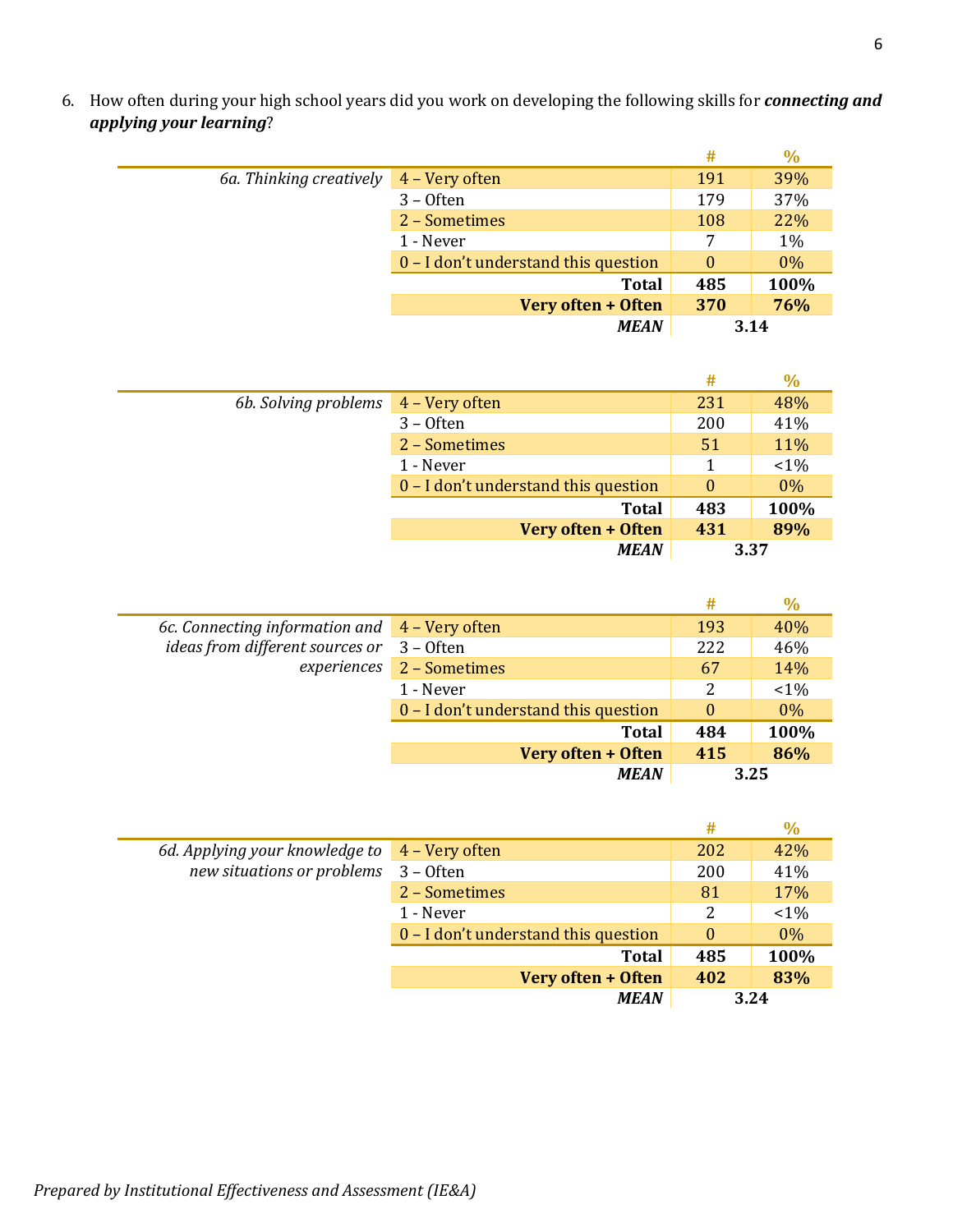7. How often during your high school years did you work on developing the following skills for *responsible interpersonal, civic, and global engagement*?

|                                 |                                      | #        | $\%$  |
|---------------------------------|--------------------------------------|----------|-------|
| 7a. Being a good family member, | 4 – Very often                       | 233      | 48%   |
| friend, or neighbor 3 - Often   |                                      | 163      | 34%   |
|                                 | 2 - Sometimes                        | 78       | 16%   |
|                                 | 1 - Never                            | 12       | 2%    |
|                                 | 0 – I don't understand this question | $\Omega$ | $0\%$ |
|                                 | <b>Total</b>                         | 486      | 100%  |
|                                 | Very often + Often                   | 396      | 81%   |
|                                 | <b>MEAN</b>                          | 3.27     |       |

|                                     |                                        | #        | $\%$  |
|-------------------------------------|----------------------------------------|----------|-------|
| 7b. Working to make a difference in | 4 – Very often                         | 100      | 21%   |
| the local community                 | $3 -$ Often                            | 188      | 39%   |
|                                     | 2 - Sometimes                          | 178      | 37%   |
|                                     | 1 - Never                              | 20       | 4%    |
|                                     | $0 - I$ don't understand this question | $\theta$ | $0\%$ |
|                                     | <b>Total</b>                           | 486      | 100%  |
|                                     | Very often + Often                     | 288      | 59%   |
|                                     | <b>MEAN</b>                            |          | 2.76  |

|                                  |                                      | #   | $\frac{0}{0}$ |
|----------------------------------|--------------------------------------|-----|---------------|
| 7c. Understanding and responding | 4 – Very often                       | 76  | 16%           |
| to global systems and challenges | $3 -$ Often                          | 165 | 34%           |
|                                  | 2 - Sometimes                        | 210 | 43%           |
|                                  | 1 - Never                            | 31  | 6%            |
|                                  | 0 – I don't understand this question | 3   | $1\%$         |
|                                  | <b>Total</b>                         | 485 | 100%          |
|                                  | Very often + Often                   | 241 | 50%           |
|                                  | <b>MEAN</b>                          |     | 2.59          |

|                                                              |                                      | #        | $\%$  |
|--------------------------------------------------------------|--------------------------------------|----------|-------|
| 7d. Interacting effectively with $\overline{4}$ – Very often |                                      | 134      | 28%   |
| people from cultural backgrounds                             | $3 -$ Often                          | 169      | 35%   |
| other than your own                                          | 2 - Sometimes                        | 155      | 32%   |
|                                                              | 1 - Never                            | 26       | 5%    |
|                                                              | 0 – I don't understand this question | $\theta$ | $0\%$ |
|                                                              | <b>Total</b>                         | 484      | 100%  |
|                                                              | Very often + Often                   | 303      | 63%   |
|                                                              | <b>MEAN</b>                          |          | 2.85  |

|                                    |                                      | #   | $\frac{0}{0}$ |
|------------------------------------|--------------------------------------|-----|---------------|
| 7e. Analyzing and applying ethical | 4 – Very often                       | 125 | 26%           |
| principals in making decisions     | $3 -$ Often                          | 216 | 45%           |
|                                    | 2 - Sometimes                        | 122 | 25%           |
|                                    | 1 - Never                            | 18  | 4%            |
|                                    | 0 – I don't understand this question | 4   | $1\%$         |
|                                    | <b>Total</b>                         | 485 | 100%          |
|                                    | Very often + Often                   | 341 | <b>70%</b>    |
|                                    | <b>MEAN</b>                          |     | 2.93          |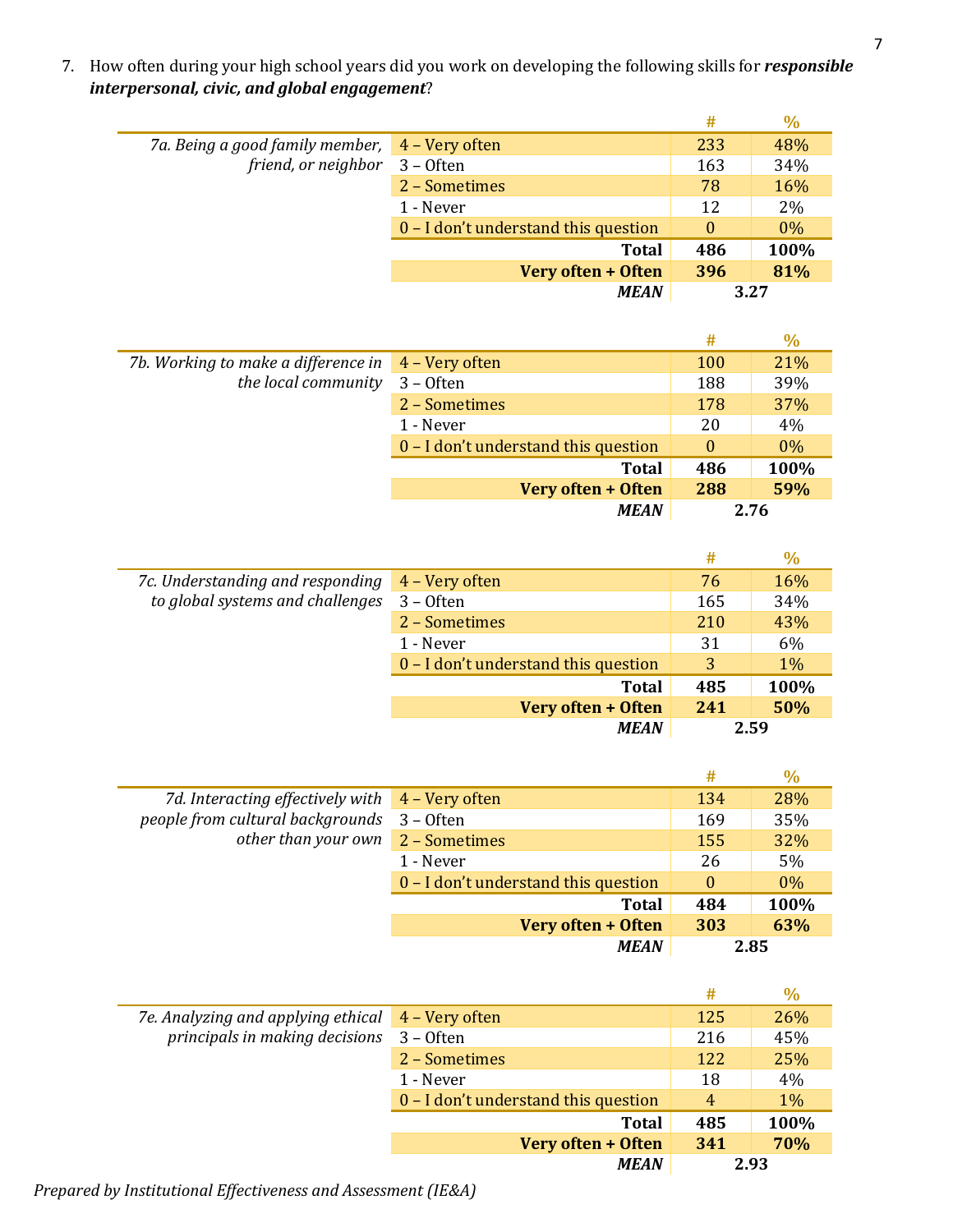8. How often during your high school years did you work on developing the following skills for *discerning and pursuing your life's purpose*?

|                                 |                                      | #    | $\frac{0}{0}$ |
|---------------------------------|--------------------------------------|------|---------------|
| 8a. Reflecting on your learning | 4 – Very often                       | 152  | 31%           |
| experiences and outcomes        | $3 -$ Often                          | 177  | 36%           |
|                                 | 2 - Sometimes                        | 142  | 29%           |
|                                 | 1 - Never                            | 14   | 3%            |
|                                 | 0 – I don't understand this question | 1    | $1\%$         |
|                                 | <b>Total</b>                         | 486  | 100%          |
|                                 | Very often + Often                   | 329  | 68%           |
|                                 | <b>MEAN</b>                          | 2.96 |               |

|                                |                                      | #    | $\%$  |
|--------------------------------|--------------------------------------|------|-------|
| 8b. Using many resources to    | 4 - Very often                       | 96   | 20%   |
| establish goals and make plans | $3 -$ Often                          | 191  | 39%   |
|                                | 2 - Sometimes                        | 178  | 37%   |
|                                | 1 - Never                            | 19   | 4%    |
|                                | 0 – I don't understand this question | 2    | $1\%$ |
|                                | <b>Total</b>                         | 486  | 100%  |
|                                | Very often + Often                   | 287  | 59%   |
|                                | <b>MEAN</b>                          | 2.75 |       |

|                                    |                                      | #   | $\%$ |
|------------------------------------|--------------------------------------|-----|------|
| 8c. Developing a sense of vocation | 4 – Very often                       | 69  | 14%  |
|                                    | $3 -$ Often                          | 153 | 31%  |
|                                    | 2 - Sometimes                        | 198 | 41%  |
|                                    | 1 - Never                            | 48  | 10%  |
|                                    | 0 – I don't understand this question | 18  | 4%   |
|                                    | <b>Total</b>                         | 486 | 100% |
|                                    | Very often + Often                   | 222 | 46%  |
|                                    | <b>MEAN</b>                          |     | 2.52 |

|                                            |                                      | #   | $\%$  |
|--------------------------------------------|--------------------------------------|-----|-------|
| 8d. Preparing for continued 4 – Very often |                                      | 179 | 37%   |
| learning throughout your life              | $3 -$ Often                          | 197 | 41%   |
|                                            | 2 - Sometimes                        | 97  | 20%   |
|                                            | 1 - Never                            | 12  | 2%    |
|                                            | 0 – I don't understand this question | 1   | $1\%$ |
|                                            | <b>Total</b>                         | 486 | 100%  |
|                                            | Very often + Often                   | 376 | 77%   |
|                                            | <b>MEAN</b>                          |     | 3.12  |